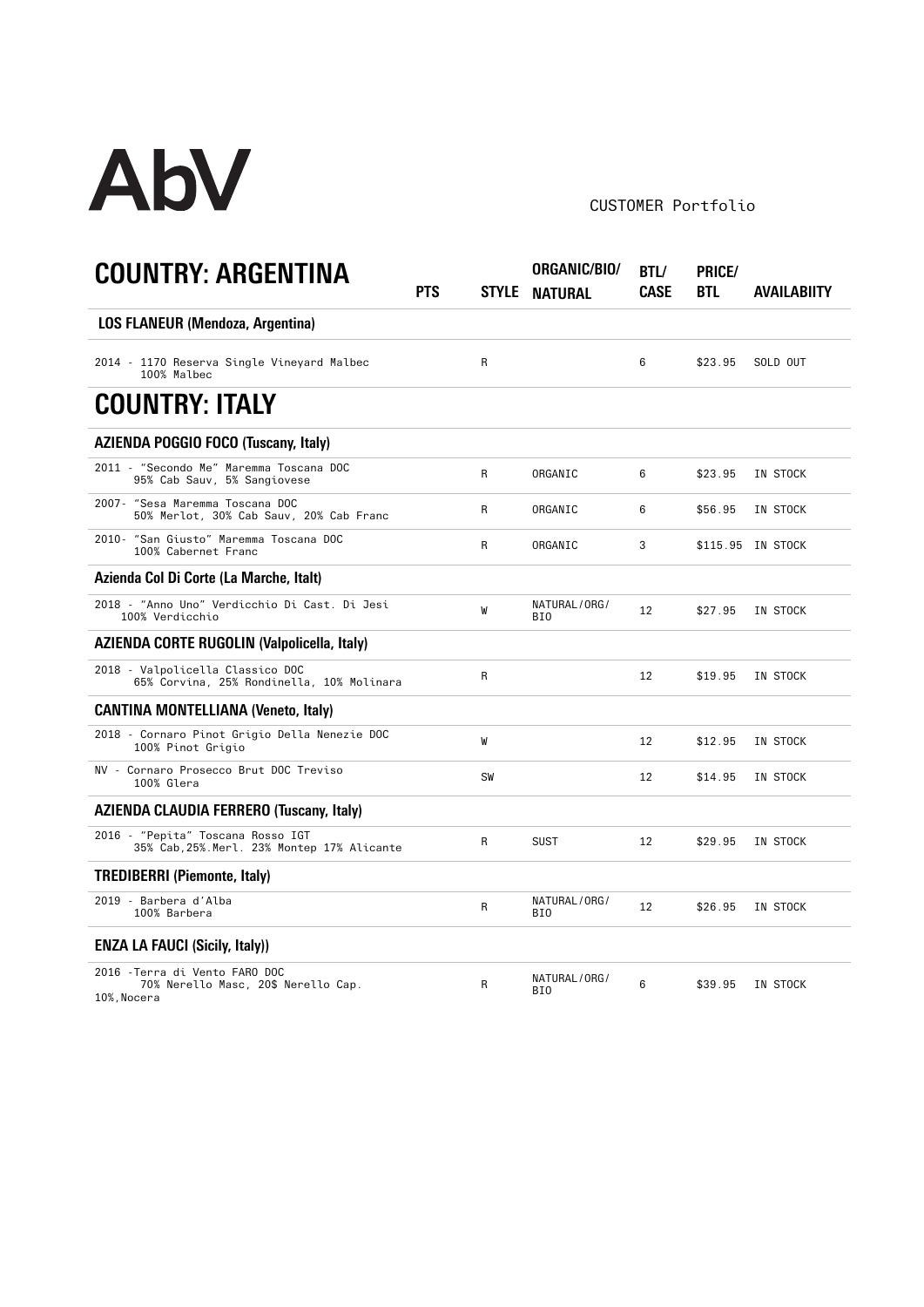|                                                                                 | <b>PTS</b> | <b>STYLE</b> | ORGANIC/BIO/<br><b>NATURAL</b> | BTL/<br><b>CASE</b> | PRICE/<br><b>BTL</b> | <b>AVAILABIITY</b> |
|---------------------------------------------------------------------------------|------------|--------------|--------------------------------|---------------------|----------------------|--------------------|
| LE DOMAINE D'HENRI (Chablis, France)                                            |            |              |                                |                     |                      |                    |
| 2018 - Chablis "Les Allees Du Vignoble"<br>100% Chardonnay,                     |            | W            | ORGANIC                        | 12                  | \$34.95              | IN STOCK           |
| 2015 - Chablis "Saint Pierre"<br>100% Chardonnay,                               |            | W            | ORGANIC                        | 6                   | \$39.95              | SOLD OUT           |
| 2017 "821" Method Ancestral Blanc de Blanc Brut<br>100% Chardonnay,             |            | SW           | ORGANIC                        | 6                   | \$39.95              | IN STOCK           |
| 2015 - Chablis 1er Cru Troesmes<br>100% Chardonnay,                             |            | W            | ORGANIC                        | 6                   | \$49.95              | SOLD OUT           |
| 2015 - Chablis 1er Cru Fourchaume<br>100% Chardonnay,                           |            | W            | ORGANIC                        | 6                   | \$64.95              | SOLD OUT           |
| <b>DOMAINE VINCENT GIRARDIN (Burgundy, France)</b>                              |            |              |                                |                     |                      |                    |
| 2017 - Bourgone Rouge Cuvee Saint Vincent<br>100% Pinot Noir                    |            | R            | BI0                            | 12                  | \$36.95              | IN STOCK           |
| 2017 - Bourgogne Blanc Cuvee Saint Vincent<br>100% Chardonnay                   |            | W            | BI0                            | 12                  | \$34.95              | IN STOCK           |
| 2015 - Santenay 1er Cru Le Beauregard<br>100% Pinot Noir                        |            | R            | BI0                            | 6                   | \$69.95              | SOLD OUT           |
| 2017 - Saint Romain Blanc Vieille Vignes<br>100% Chardonnay                     |            | W            | BI0                            | 6                   | \$62.95              | IN STOCK           |
| 2014 - Gevrey-Chambertin Vieille Vignes<br>100% Pinot Noir                      |            | R            | BI0                            | 6                   | \$109.95             | IN STOCK           |
| 2016 - Corton Perrieres Grand Cru<br>100% Pinot Noir                            |            | R            | BI0                            | 6                   | \$179.95             | SOLD OUT           |
| 2016 - Corton Charlemagne Grand Cru<br>100% Chardonnay                          |            | W            | BI0                            | 6                   | \$289.95             | IN STOCK           |
| <b>SARNIN-BERRUX (Burgundy, France)</b>                                         |            |              |                                |                     |                      |                    |
| 2017 - Vin De France Gamay<br>100% Gamay                                        |            | R            | NATURAL/ORG/<br>BI0            | 12                  | \$39.95              | IN TRANSIT         |
| 2017 - Bourgone Rouge<br>100% Pinot Noir                                        |            | R            | NATURAL/ORG/<br>BI0            | 6                   | \$56.95              | IN TRANSIT         |
| 2017 - Bourgone Blanc<br>100% Chardonnay                                        |            | W            | NATURAL/ORG/<br>BI0            | 6                   | \$56.95              | IN TRANSIT         |
| 2016 - Chablis<br>100% Chardonnay                                               |            | R            | NATURAL/ORG/<br>BI0            | 6                   | \$66.95              | IN TRANSIT         |
| 2017 - Monthelie<br>100% Pinot Noir                                             |            | R            | NATURAL/ORG/<br>BI0            | 6                   | \$79.95              | IN TRANSIT         |
| 2017 - Saint Romain Rouge<br>100% Pinot Noir                                    |            | R            | NATURAL/ORG/<br>BI0            | 6                   | \$79.95              | IN TRANSIT         |
| 2017 - Volnay<br>100% Pinot Noir                                                |            | R            | NATURAL/ORG/<br>BI0            | 6                   | \$114.95             | IN TRANSIT         |
| <b>MAISON VENTENAC (Les Cabardes, France)</b>                                   |            |              |                                |                     |                      |                    |
| $2019 -$<br>"Cuvee Marie" AOP Cabardes Blanc<br>25% Chenin Blanc, 75% Colombard |            | W            | ORGANC CONV                    | 12                  | \$17.95              | SOLD OUT           |
| 2018 - "Le Paria" VDF Grenache<br>100% Grenache                                 |            | R            | ORGANC CONV                    | 12                  | \$19.95              | IN STOCK           |
| LA VIEILLE JULIENNE (Rhone Valley, France)                                      |            |              |                                |                     |                      |                    |
| 2017 Lieux Dit Clavin Cotes Du Rhone<br>75% Grenache, 25% Syrah                 |            | R            | ORG/BIO                        | 6                   | \$39.95              | IN TRANSIT         |